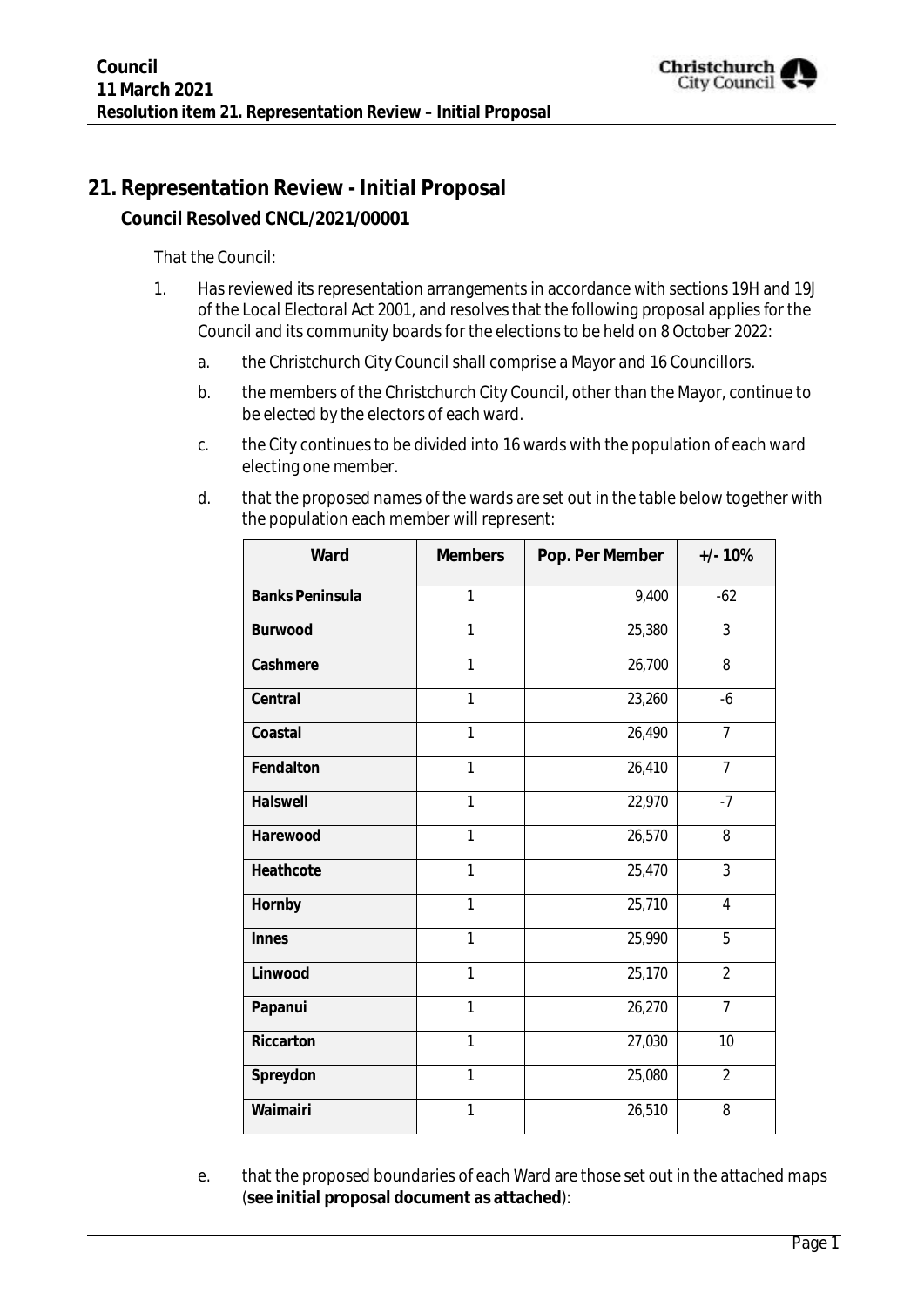

#### f. that the 16 wards reflect the following identified communities of interest:

| Ward                   | Communities                                                                                                                                                                                          | <b>Statistical Area2 Name</b>                                                                                                                                                                                                                                                                                                                                                                                                                                                          | <b>Statistical Area2</b><br>ID                                                                                                                                                                                      |
|------------------------|------------------------------------------------------------------------------------------------------------------------------------------------------------------------------------------------------|----------------------------------------------------------------------------------------------------------------------------------------------------------------------------------------------------------------------------------------------------------------------------------------------------------------------------------------------------------------------------------------------------------------------------------------------------------------------------------------|---------------------------------------------------------------------------------------------------------------------------------------------------------------------------------------------------------------------|
| <b>Banks Peninsula</b> | Akaroa, Barrys Bay, Birdlings<br>Flat, Diamond Harbour,<br>Duvauchelle, French Farm,<br>Gebbies Valley, Governors Bay,<br>Little River, Lyttelton, Port Levy,<br>Purau, Rapaki, Takamatua,<br>Wainui | Akaroa, Akaroa Harbour, Banks<br>Peninsula South, Diamond<br>Harbour, Eastern Bays-Banks<br>Peninsula, Governors Bay, Inland<br>water Lake Ellesmere/Te Waihora<br>South, Inlet Akaroa Harbour, Inlet<br>Port Lyttelton, Inlets other<br>Christchurch City, Lyttelton, Port<br>Hills, Teddington                                                                                                                                                                                       | 333500, 333300, 333100,<br>332900, 333200, 332200,<br>333000, 333400, 332600,<br>332300, 332500, 331600,<br>332800                                                                                                  |
| Burwood                | Aranui, Avondale, Avonside,<br>Bexley, Bottle Lake, Burwood,<br>Dallington, Marshland,<br>Parklands, Richmond, Shirley,<br>Wainoni                                                                   | Aranui, Avondale (Christchurch<br>City), Avonside, Bexley, Burwood,<br>Dallington, Linwood North,<br>Linwood West, Marshland, North<br>Beach, Otakaro-Avon River<br>Corridor, Parklands, Prestons,<br>Queenspark, Richmond North<br>(Christchurch City), Richmond<br>South (Christchurch City), Shirley<br>East, Shirley West, Styx, Travis<br>Wetlands, Wainoni, Waitikiri                                                                                                            | 328600, 327500, 327800,<br>329800, 325600, 326500,<br>328500, 327900, 318400,<br>327200, 326200, 325100,<br>321300, 323700, 325900,<br>326800, 324600, 323400,<br>317200, 324000, 328400,<br>321600                 |
| Cashmere               | Beckenham, Cashmere,<br>Cracroft, Hillsborough,<br>Huntsbury, Kennedys Bush,<br>Lansdowne, St Martins,<br>Somerfield, Sydenham,<br>Westmorland                                                       | Beckenham, Cashmere East,<br>Cashmere West, Hillsborough<br>(Christchurch City), Hoon Hay<br>East, Hoon Hay South, Huntsbury,<br>Kennedys Bush, Opawa, Port<br>Hills, Somerfield East, Somerfield<br>West, Spreydon North, Spreydon<br>South, St Martins, Sydenham<br>North, Sydenham South,<br>Sydenham West, Teddington,<br>Waltham, Westmorland                                                                                                                                     | 330600, 331300, 330300,<br>331400, 327700, 329500,<br>331200, 329000, 330900,<br>331600, 329100, 329200,<br>327600, 328200, 330800,<br>329400, 329700, 328700,<br>332800, 329900, 330000                            |
| Central                | Christchurch Central, Edgeware,<br>Linwood, Merivale,<br>Phillipstown, Richmond, St<br><b>Albans</b>                                                                                                 | Addington North, Avonside,<br>Charleston (Christchurch City),<br>Christchurch Central,<br>Christchurch Central-East,<br>Christchurch Central-North,<br>Christchurch Central-South,<br>Christchurch Central-West,<br>Edgeware, Ensors, Hagley Park,<br>Holmwood, Lancaster Park,<br>Linwood North, Linwood West,<br>Merivale, Mona Vale, Phillipstown,<br>Riccarton East, Richmond South<br>(Christchurch City), St Albans<br>East, St Albans West, Sydenham<br>Central, Woolston North | 326400, 327800, 329600,<br>326600, 327000, 325800,<br>327100, 325700, 325300,<br>330500, 324900, 322600,<br>328800, 328500, 327900,<br>323000, 323200, 328900,<br>325200, 326800, 324800,<br>323900, 328100, 330100 |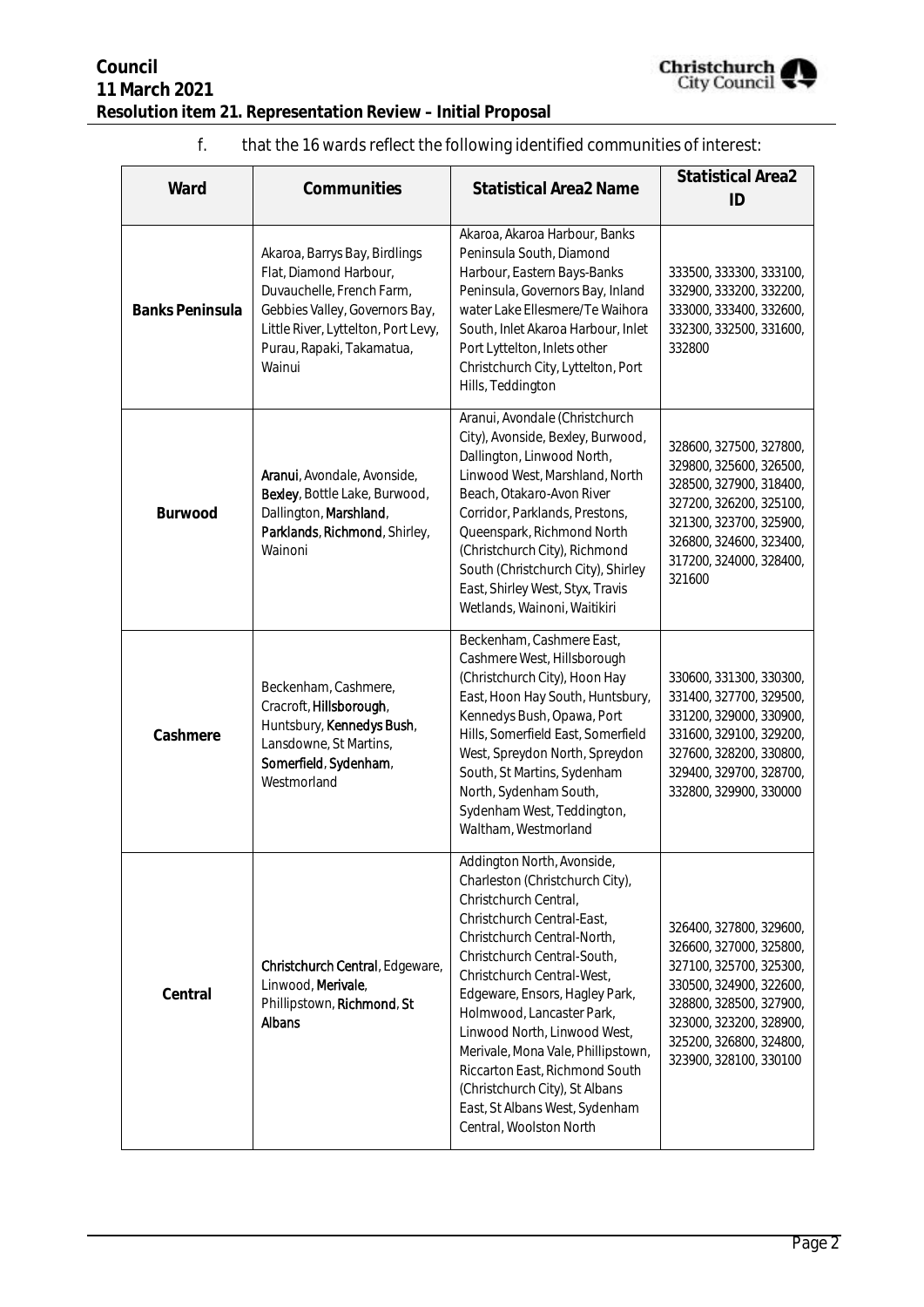| Christchurch        |
|---------------------|
| <b>City Council</b> |

| Coastal   | Bexley, Bottle Lake, Bromley,<br>Brooklands, Kalanga,<br>Marshland, New Brighton, North<br>New Brighton, Parklands,<br>Pegasus Bay, South New<br>Brighton, Southshore,<br>Spencerville, Waimairi Beach | Aranui, Avondale (Christchurch<br>City), Bromley North,<br>Brookhaven-Ferrymead,<br>Brooklands-Spencerville, Inlets<br>other Christchurch City,<br>Marshland, New Brighton, North<br>Beach, Otakaro-Avon River<br>Corridor, Parklands, Prestons,<br>Queenspark, Rawhiti, South New<br>Brighton, Styx, Travis Wetlands,<br>Waimairi Beach, Waitikiri                                                                            | 328600, 327500, 330700,<br>331800, 317100, 332300,<br>318400, 330200, 327200,<br>326200, 325100, 321300,<br>323700, 328300, 331700,<br>317200, 324000, 326000,<br>321600                                                                                  |
|-----------|--------------------------------------------------------------------------------------------------------------------------------------------------------------------------------------------------------|--------------------------------------------------------------------------------------------------------------------------------------------------------------------------------------------------------------------------------------------------------------------------------------------------------------------------------------------------------------------------------------------------------------------------------|-----------------------------------------------------------------------------------------------------------------------------------------------------------------------------------------------------------------------------------------------------------|
| Fendalton | Bryndwr, Burnside, Fendalton,<br>Ilam, Merivale, St Albans,<br>Strowan                                                                                                                                 | Bishopdale South, Bryndwr<br>North, Bryndwr South, Burnside,<br>Christchurch Central-West, Deans<br>Bush, Fendalton, Hagley Park,<br>Holmwood, Ilam North, Ilam<br>South, Ilam University, Jellie Park,<br>Malvern, Merivale, Mona Vale,<br>Northlands (Christchurch City),<br>Papanui East, Papanui West,<br>Rutland, St Albans East, St Albans<br>North, St Albans West, Strowan                                             | 319000, 319900, 320800,<br>319200, 325700, 322400,<br>321500, 324900, 322600,<br>320200, 320700, 321200,<br>320600, 322100, 323000,<br>323200, 320000, 320900,<br>320100, 322200, 324800,<br>323800, 323900, 321400                                       |
| Halswell  | Aidanfield, Halswell, Hillmorton,<br>Hoon Hay, Hornby, Kennedys<br><b>Bush</b>                                                                                                                         | Aidanfield, Awatea North, Awatea<br>South, Broken Run, Halswell<br>North, Halswell South, Halswell<br>West, Hillmorton, Hoon Hay East,<br>Hoon Hay South, Hoon Hay West,<br>Islington-Hornby Industrial,<br>Kennedys Bush, Oaklands East,<br>Oaklands West, Port Hills,<br>Sockburn South, Westmorland                                                                                                                         | 325400, 321900, 322900,<br>324700, 327300, 328000,<br>324500, 325000, 327700,<br>329500, 326700, 319100,<br>329000, 326300, 324300,<br>331600, 322300, 330000                                                                                             |
| Harewood  | Avonhead, Belfast, Bishopdale,<br>Broomfield, Bryndwr,<br>Casebrook, Harewood, Kainga,<br>McLeans Island, Northwood,<br>Redwood, Russley, Yaldhurst                                                    | Belfast East, Belfast West,<br>Bishopdale North, Bishopdale<br>South, Bishopdale West,<br>Broomfield, Bryndwr North,<br>Burnside, Burnside Park,<br>Casebrook, Christchurch Airport,<br>Clearwater, Harewood,<br>Hawthornden, Hei Hei,<br>Marshland, McLeans Island,<br>Northwood, Papanui North,<br>Papanui West, Paparua, Redwood<br>North, Redwood West, Regents<br>Park, Riccarton Racecourse,<br>Russley, Styx, Yaldhurst | 317300, 316900, 317800,<br>319000, 318000, 318700,<br>319900, 319200, 318300,<br>317900, 316700, 316800,<br>317000, 317700, 319300,<br>318400, 316400, 317400,<br>319400, 320100, 316500,<br>318600, 318800, 317600,<br>319800, 317500, 317200,<br>316600 |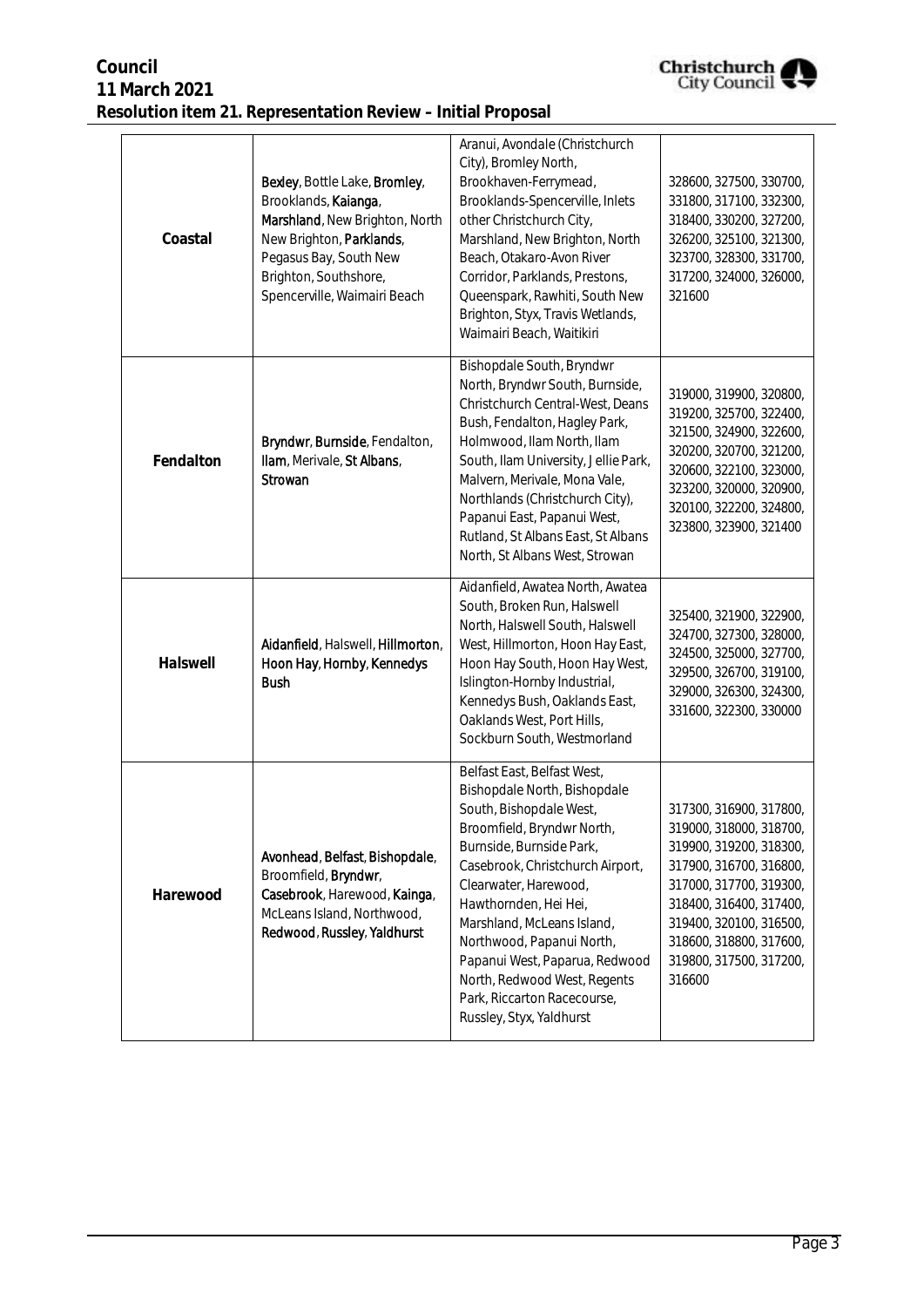

| Heathcote | Bromley, Clifton, Ferrymead,<br>Heathcote Valley, Hillsborough,<br>McCormacks Bay, Moncks Bay,<br>Mt Pleasant, Opawa, Redcliffs,<br>Richmond Hill, St Martins,<br>Scarborough, Sumner,<br>Sydenham, Taylors Mistake,<br>Waltham, Woolston | Beckenham, Bromley North,<br>Bromley South, Brookhaven-<br>Ferrymead, Christchurch Central-<br>South, Clifton Hill, Ensors,<br>Heathcote Valley, Hillsborough<br>(Christchurch City), Inlet Port<br>Lyttelton, Inlets other<br>Christchurch City, Lancaster Park,<br>Mount Pleasant, Opawa, Port<br>Hills, Redcliffs, Somerfield East, St<br>Martins, Sumner, Sydenham<br>Central, Sydenham North,<br>Sydenham South, Sydenham<br>West, Waltham, Woolston East,<br>Woolston South, Woolston West | 330600, 330700, 330400,<br>331800, 327100, 332400,<br>330500, 331900, 331400,<br>332600, 332300, 328800,<br>332000, 330900, 331600,<br>332100, 329100, 330800,<br>332700, 328100, 329400,<br>329700, 328700, 329900,<br>331100, 331500, 331000 |
|-----------|-------------------------------------------------------------------------------------------------------------------------------------------------------------------------------------------------------------------------------------------|--------------------------------------------------------------------------------------------------------------------------------------------------------------------------------------------------------------------------------------------------------------------------------------------------------------------------------------------------------------------------------------------------------------------------------------------------------------------------------------------------|------------------------------------------------------------------------------------------------------------------------------------------------------------------------------------------------------------------------------------------------|
| Hornby    | Aidanfield, Hei Hei, Hillmorton,<br>Hornby, Hornby South,<br>Islington, Middleton, Sockburn,<br>Templeton, Wigram, Yaldhurst                                                                                                              | Aidanfield, Awatea North, Awatea<br>South, Broken Run, Broomfield,<br>Halswell West, Hei Hei,<br>Hillmorton, Hornby Central,<br>Hornby South, Hornby West,<br>Islington, Islington-Hornby<br>Industrial, Middleton, Oaklands<br>West, Paparua, Riccarton<br>Racecourse, Sockburn South,<br>Templeton, Wigram East, Wigram<br>North, Wigram South, Wigram<br>West, Yaldhurst                                                                                                                      | 325400, 321900, 322900,<br>324700, 318700, 324500,<br>319300, 325000, 320400,<br>321100, 320300, 318200,<br>319100, 323500, 324300,<br>316500, 319800, 322300,<br>318100, 324100, 322500,<br>323600, 322800, 316600,                           |
| Innes     | Belfast, Christchurch Central,<br>Edgeware, Kainga, Mairehau,<br>Marshland, Redwood,<br>Richmond, Shirley, St Albans                                                                                                                      | Avonside, Belfast East, Belfast<br>West, Christchurch Central-East,<br>Christchurch Central-North,<br>Clearwater, Dallington, Edgeware,<br>Linwood West, Mairehau North,<br>Mairehau South, Malvern,<br>Marshland, Northwood, Prestons,<br>Redwood North, Regents Park,<br>Richmond North (Christchurch<br>City), Richmond South<br>(Christchurch City), Rutland,<br>Shirley East, Shirley West, St<br>Albans East, St Albans North, St<br>Albans West, Styx                                     | 327800, 317300, 316900,<br>327000, 325800, 316800,<br>326500, 325300, 327900,<br>321700, 323100, 322100,<br>318400, 317400, 321300,<br>318600, 317600, 325900,<br>326800, 322200, 324600,<br>323400, 324800, 323800,<br>323900, 317200         |
| Linwood   | Aranui, Avonside, Bexley,<br>Bromley, Ferrymead, Linwood,<br>Wainoni, Woolston                                                                                                                                                            | Aranui, Avonside, Bexley, Bromley<br>North, Bromley South,<br>Brookhaven-Ferrymead,<br>Charleston (Christchurch City),<br>Ensors, Hillsborough<br>(Christchurch City), Inlets other<br>Christchurch City, Lancaster Park,<br>Linwood East, Linwood North,<br>Linwood West, Opawa, Otakaro-<br>Avon River Corridor, Phillipstown,<br>Wainoni, Woolston East,<br>Woolston North, Woolston South,<br>Woolston West,                                                                                 | 328600, 327800, 329800,<br>330700, 330400, 331800,<br>329600, 330500, 331400,<br>332300, 328800, 329300,<br>328500, 327900, 330900,<br>326200, 328900, 328400,<br>331100, 330100, 331500,<br>331000                                            |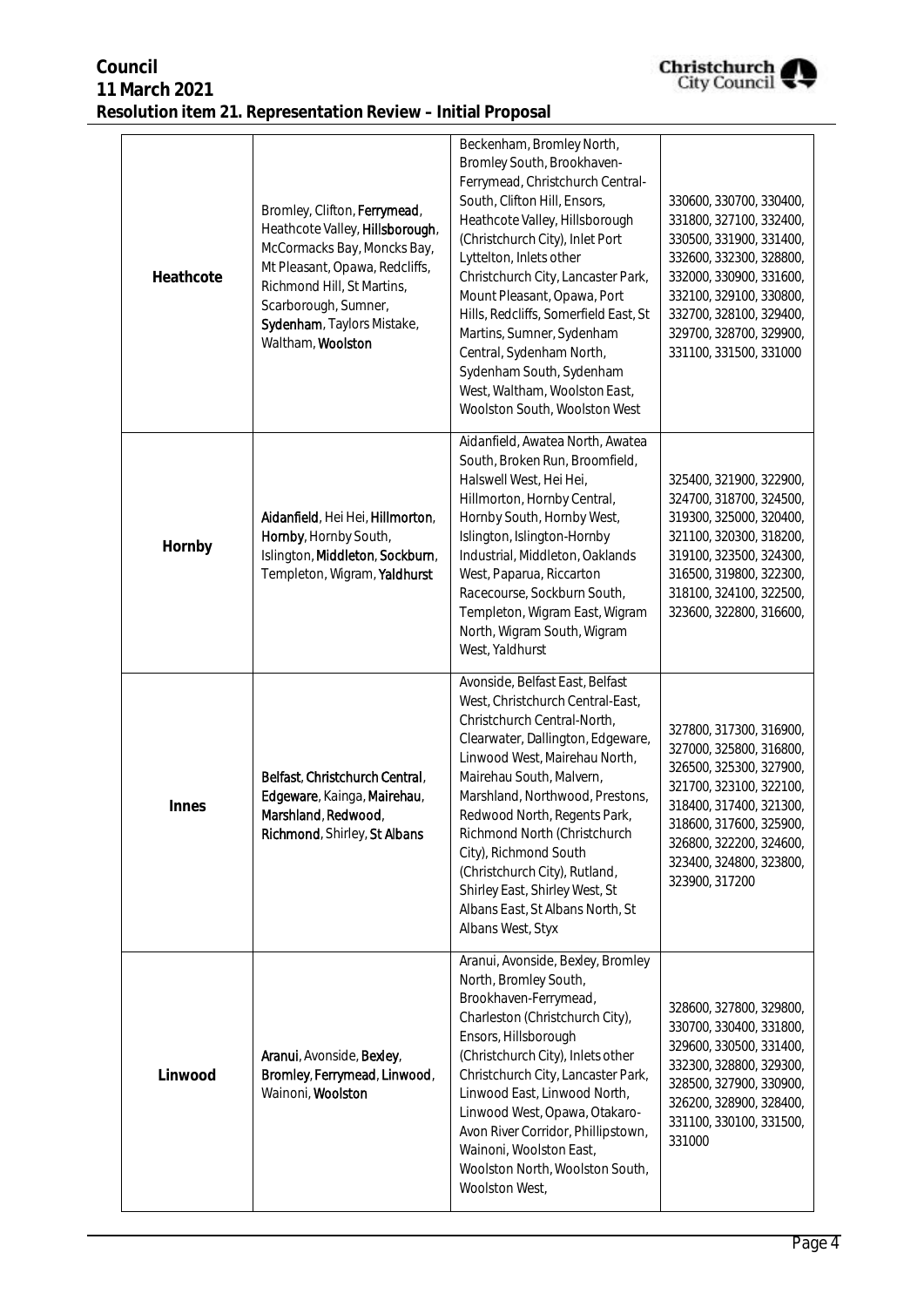| Council                                                      |
|--------------------------------------------------------------|
| 11 March 2021                                                |
| Resolution item 21. Representation Review - Initial Proposal |



| Papanui   | Bishopdale, Bryndwr,<br>Casebrook, Mairehau,<br>Northcote, Papanui, Redwood,<br>St Albans, Strowan | Bishopdale North, Bishopdale<br>South, Bryndwr North, Bryndwr<br>South, Casebrook, Mairehau<br>North, Mairehau South, Malvern,<br>Marshland, Northcote<br>(Christchurch City), Northlands<br>(Christchurch City), Papanui East,<br>Papanui North, Papanui West,<br>Redwood East, Redwood North,<br>Redwood West, Regents Park,<br>Rutland, Strowan                                               | 317800, 319000, 319900,<br>320800, 317900, 321700,<br>323100, 322100, 318400,<br>320500, 320000, 320900,<br>319400, 320100, 319600,<br>318600, 318800, 317600,<br>322200, 321400                                    |
|-----------|----------------------------------------------------------------------------------------------------|--------------------------------------------------------------------------------------------------------------------------------------------------------------------------------------------------------------------------------------------------------------------------------------------------------------------------------------------------------------------------------------------------|---------------------------------------------------------------------------------------------------------------------------------------------------------------------------------------------------------------------|
| Riccarton | Avonhead, Ilam, Middleton,<br>Riccarton, Russley, Sockburn,<br><b>Upper Riccarton</b>              | Addington North, Addington<br>West, Avonhead South,<br>Broomfield, Bush Inn, Deans<br>Bush, Hagley Park, Hawthornden,<br>Hornby Central, Ilam North, Ilam<br>South, Ilam University, Middleton,<br>Mona Vale, Riccarton Central,<br>Riccarton East, Riccarton<br>Racecourse, Riccarton South,<br>Riccarton West, Sockburn North,<br>Sockburn South, Tower Junction,<br>Upper Riccarton, Wharenui | 326400, 326100, 319700,<br>318700, 321800, 322400,<br>324900, 317700, 320400,<br>320200, 320700, 321200,<br>323500, 323200, 324200,<br>325200, 319800, 324400,<br>323300, 321000, 322300,<br>325500, 322000, 322700 |
| Spreydon  | Addington, Hillmorton, Hoon<br>Hay, Somerfield, Spreydon,<br>Sydenham, Wigram                      | Addington East, Addington North,<br>Addington West, Christchurch<br>Central-South, Hagley Park,<br>Halswell North, Hillmorton, Hoon<br>Hay East, Hoon Hay South, Hoon<br>Hay West, Middleton, Sockburn<br>South, Somerfield East,<br>Somerfield West, Spreydon North,<br>Spreydon South, Spreydon West,<br>Sydenham Central, Sydenham<br>North, Sydenham West, Tower<br>Junction                 | 327400, 326400, 326100,<br>327100, 324900, 327300,<br>325000, 327700, 329500,<br>326700, 323500, 322300,<br>329100, 329200, 327600,<br>328200, 326900, 328100,<br>329400, 328700, 325500                            |
| Waimariri | Avonhead, Burnside, Ilam,<br>Russley, Upper Riccarton                                              | Avonhead East, Avonhead North,<br>Avonhead South, Avonhead West,<br>Bishopdale South, Bishopdale<br>West, Broomfield, Burnside,<br>Burnside Park, Bush Inn,<br>Christchurch Airport, Harewood,<br>Hawthornden, Ilam North, Ilam<br>South, Ilam University, Riccarton<br>Racecourse, Russley, Sockburn<br>North, Wharenui, Yaldhurst                                                              | 319500, 318500, 319700,<br>318900, 319000, 318000,<br>318700, 319200, 318300,<br>321800, 316700, 317000,<br>317700, 320200, 320700,<br>321200, 319800, 317500,<br>321000, 322700, 316600                            |

- g. in accordance with section 19V(2) of the Local Electoral Act 2001, the population that each member represents is within the range of 24,651 +/- 10%; and that only the representation of the Banks Peninsula Ward falls outside the stipulated range for fair representation.
- h. that the Banks Peninsula Ward warrants a single member because Banks Peninsula is an isolated community in terms of section 19V(3) of the Local Electoral Act 2001.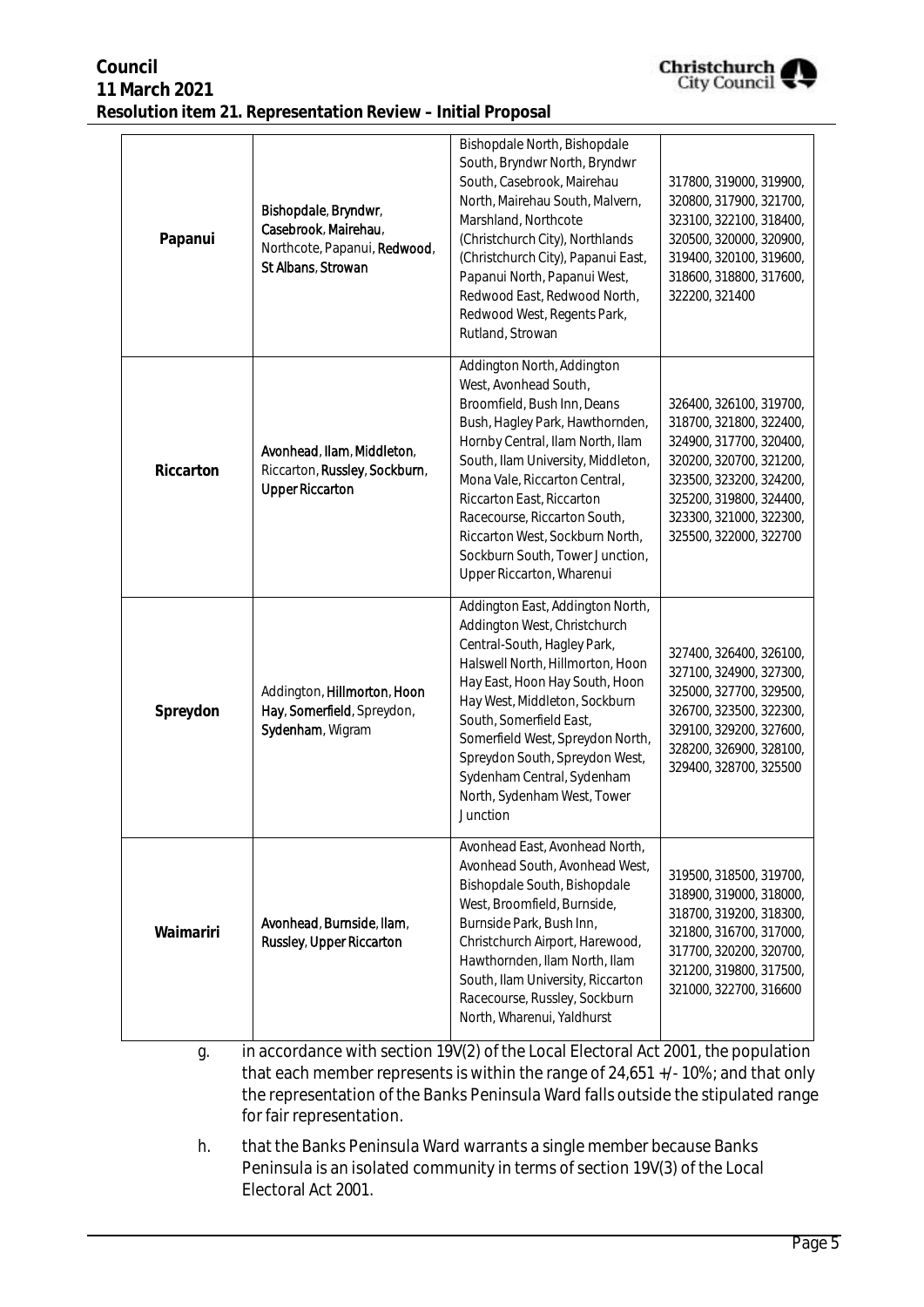

i. that in light of the principle set out in section 4(1)(a) of the Local Electoral Act 2001, there be six communities represented by six Community Boards in Christchurch.

| <b>Community Board</b>                                                 | Communities                                                                                                                                                                                                                                                                                                                         | <b>Statistical Area2 Name</b>                                                                                                                                                                                                                                                                                                                                                                                                                                                                                                                                                                                                                                                                                                                                                                              | <b>Statistical Area2</b><br>ID                                                                                                                                                                                                                                                                                                                                                        |
|------------------------------------------------------------------------|-------------------------------------------------------------------------------------------------------------------------------------------------------------------------------------------------------------------------------------------------------------------------------------------------------------------------------------|------------------------------------------------------------------------------------------------------------------------------------------------------------------------------------------------------------------------------------------------------------------------------------------------------------------------------------------------------------------------------------------------------------------------------------------------------------------------------------------------------------------------------------------------------------------------------------------------------------------------------------------------------------------------------------------------------------------------------------------------------------------------------------------------------------|---------------------------------------------------------------------------------------------------------------------------------------------------------------------------------------------------------------------------------------------------------------------------------------------------------------------------------------------------------------------------------------|
| Te Pātaka o<br>Rākaihāutu/Banks<br>Peninsula Community<br><b>Board</b> | Akaroa, Barrys Bay,<br>Birdlings Flat, Diamond<br>Harbour, Duvauchelle,<br>French Farm, Gebbies<br>Valley, Governors Bay, Little<br>River, Lyttelton, Port Levy,<br>Purau, Rapaki, Takamatua,<br>Wainui                                                                                                                             | Akaroa, Akaroa Harbour,<br>Banks Peninsula South,<br>Diamond Harbour, Eastern<br>Bays-Banks Peninsula,<br>Governors Bay, Inland water<br>Lake Ellesmere/Te Waihora<br>South, Inlet Akaroa Harbour,<br>Inlet Port Lyttelton, Inlets<br>other Christchurch City,<br>Lyttelton, Port Hills,<br>Teddington                                                                                                                                                                                                                                                                                                                                                                                                                                                                                                     | 333500, 333300, 333100,<br>332900, 333200, 332200,<br>333000, 333400, 332600,<br>332300, 332500, 331600,<br>332800                                                                                                                                                                                                                                                                    |
| Waitai/Coastal-<br>Burwood-Linwood<br><b>Community Board</b>           | Aranui, Avondale, Avonside,<br>Bexley, Bottle Lake,<br>Bromley, Burwood,<br>Brooklands, Dallington,<br>Ferrymead, Kaianga,<br>Linwood, Marshland, New<br>Brighton, North New<br>Brighton, Parklands,<br>Pegasus Bay, Richmond,<br>Shirley, South New<br>Brighton, Southshore,<br>Spencerville, Waimairi<br>Beach, Wainoni, Woolston | Aranui, Avondale<br>(Christchurch City), Avonside,<br>Bexley, Bromley North,<br>Bromley South, Brookhaven-<br>Ferrymead, Brooklands-<br>Spencerville, Burwood,<br>Charleston (Christchurch<br>City), Dallington, Ensors,<br>Hillsborough (Christchurch<br>City), Inlets other<br>Christchurch City, Lancaster<br>Park, Linwood East, Linwood<br>North, Linwood West,<br>Marshland, New Brighton,<br>North Beach, Opawa,<br>Ōtakaro-Avon River Corridor,<br>Parklands, Phillipstown,<br>Prestons, Queenspark,<br>Rawhiti, Richmond North<br>(Christchurch City), Richmond<br>South (Christchurch City),<br>Shirley East, Shirley West,<br>South New Brighton, Styx,<br>Travis Wetlands, Waimairi<br>Beach, Wainoni, Waitikiri,<br>Woolston East, Woolston<br>North, Woolston South,<br><b>Woolston West</b> | 317100, 317200, 318400,<br>321300, 321600, 323400,<br>323700, 324000, 324600,<br>325100, 325600, 325900,<br>326000, 326200, 326500,<br>326800, 327200, 327500,<br>327800, 327900, 328300,<br>328400, 328500, 328600,<br>328800, 328900, 329300,<br>329600, 329800, 330100,<br>330200, 330400, 330500,<br>330700, 330900, 331000,<br>331100, 331400, 331500,<br>331700, 331800, 332300 |
| Waimāero/Fendalton-<br>Waimairi-Harewood<br><b>Community Board</b>     | Avonhead, Belfast,<br>Bishopdale, Broomfield,<br>Bryndwr, Burnside,<br>Casebrook, Fendalton,<br>Harewood, Ilam, Kainga,<br>McLeans Island, Merivale,<br>Northwood, Redwood,<br>Russley, St Albans, Strowan,<br><b>Upper Riccarton, Yaldhurst</b>                                                                                    | Avonhead East, Avonhead<br>North, Avonhead South,<br>Avonhead West, Belfast East,<br>Belfast West, Bishopdale<br>North, Bishopdale South,<br>Bishopdale West, Broomfield,<br>Bryndwr North, Bryndwr<br>South, Burnside Park,<br>Burnside, Bush Inn,<br>Casebrook, Christchurch<br>Airport, Christchurch Central-<br>West, Clearwater, Deans Bush,                                                                                                                                                                                                                                                                                                                                                                                                                                                          | 316400, 316500, 316600,<br>316700, 316800, 316900,<br>317000, 317200, 317300,<br>317400, 317500, 317600,<br>317700, 317800, 317900,<br>318000, 318300, 318400,<br>318500, 318600, 318700,<br>318800, 318900, 319000,<br>319200, 319300, 319400,<br>319500, 319700, 319800,<br>319900, 320000, 320100,<br>320200, 320600, 320700,                                                      |

j. that the proposed names of the Community Boards are set out in the table below: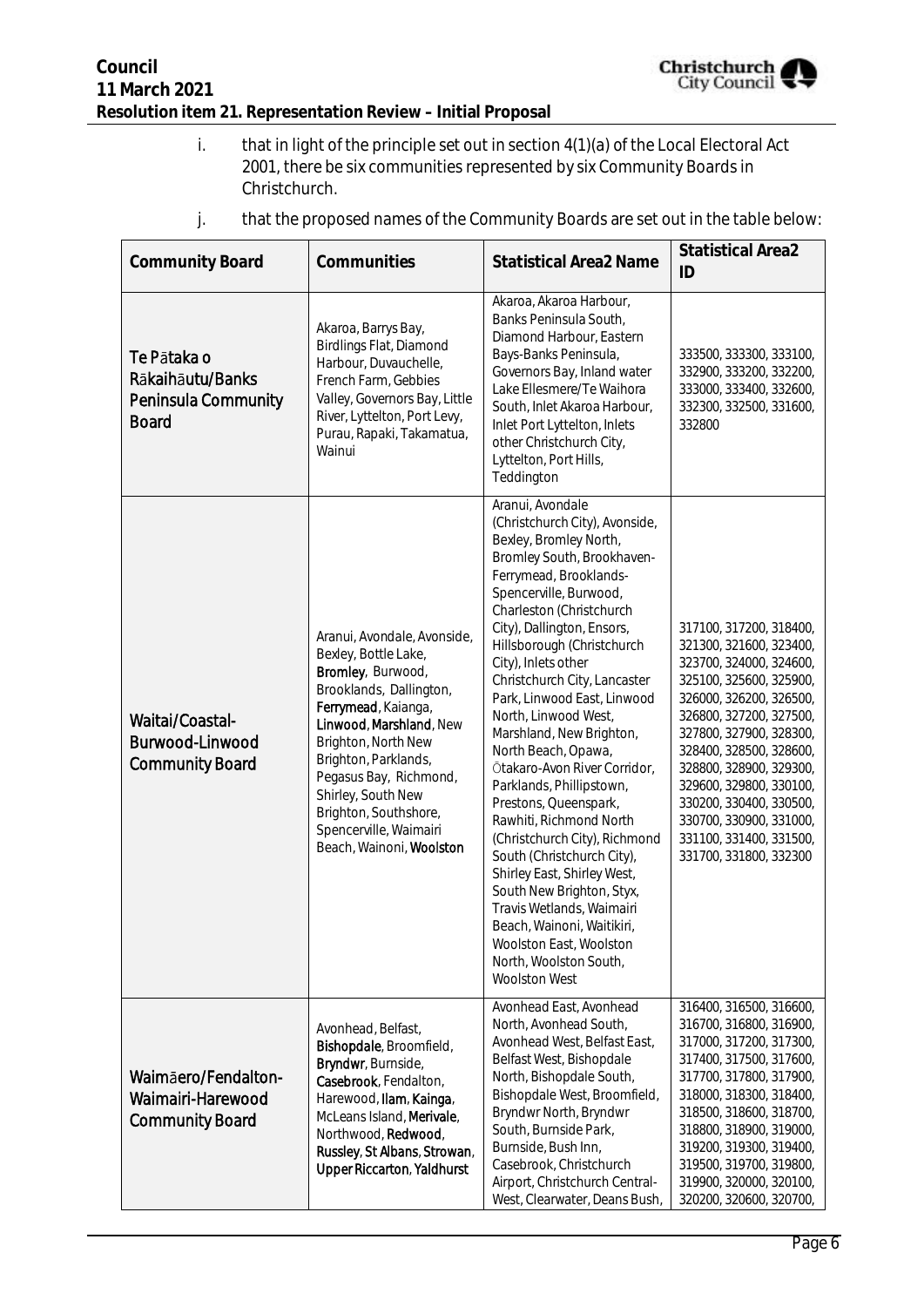| Christchurch<br><b>City Council</b> |
|-------------------------------------|
|                                     |

|                                                                        |                                                                                                                                                                                                                                        | Fendalton, Hagley Park,<br>Harewood, Hawthornden, Hei<br>Hei, Holmwood, Ilam North,<br>Ilam South, Ilam University,<br>Jellie Park, Malvern,<br>Marshland, McLeans Island,<br>Merivale, Mona Vale,<br>Northlands (Christchurch<br>City), Northwood, Papanui<br>East, Papanui North, Papanui<br>West, Paparua, Redwood<br>North, Redwood West,<br>Regents Park, Riccarton<br>Racecourse, Russley, Rutland,<br>Sockburn North, St Albans<br>East, St Albans North, St<br>Albans West, Strowan, Styx,<br>Wharenui, Yaldhurst                                                                                                                                                                                                                                                                                                                             | 320800, 320900, 321000,<br>321200, 321400, 321500,<br>321800, 322100, 322200,<br>322400, 322600, 322700,<br>323000, 323200, 323800,<br>323900, 324800, 324900,<br>325700                                                                                                                                                                                                                                                                                                          |
|------------------------------------------------------------------------|----------------------------------------------------------------------------------------------------------------------------------------------------------------------------------------------------------------------------------------|-------------------------------------------------------------------------------------------------------------------------------------------------------------------------------------------------------------------------------------------------------------------------------------------------------------------------------------------------------------------------------------------------------------------------------------------------------------------------------------------------------------------------------------------------------------------------------------------------------------------------------------------------------------------------------------------------------------------------------------------------------------------------------------------------------------------------------------------------------|-----------------------------------------------------------------------------------------------------------------------------------------------------------------------------------------------------------------------------------------------------------------------------------------------------------------------------------------------------------------------------------------------------------------------------------------------------------------------------------|
| Waipuna/Hornby-<br><b>Halswell-Riccarton</b><br><b>Community Board</b> | Aidanfield, Avonhead,<br>Halswell, Hei Hei,<br>Hillmorton, Hoon Hay,<br>Hornby, Hornby South,<br>Ilam, Islington, Kennedys<br>Bush, Middleton, Riccarton,<br>Russley, Sockburn,<br>Templeton, Upper<br>Riccarton, Wigram,<br>Yaldhurst | Addington North, Addington<br>West, Aidanfield, Avonhead<br>South, Awatea North, Awatea<br>South, Broken Run,<br>Broomfield, Bush Inn, Deans<br>Bush, Hagley Park, Halswell<br>North, Halswell South,<br>Halswell West, Hawthornden,<br>Hei Hei, Hillmorton, Hoon Hay<br>East, Hoon Hay South, Hoon<br>Hay West, Hornby Central,<br>Hornby South, Hornby West,<br>Ilam North, Ilam South, Ilam<br>University, Islington, Islington-<br>Hornby Industrial, Kennedys<br>Bush, Middleton, Mona Vale,<br>Oaklands East, Oaklands<br>West, Paparua, Port Hills,<br>Riccarton Central, Riccarton<br>East, Riccarton Racecourse,<br>Riccarton South, Riccarton<br>West, Sockburn North,<br>Sockburn South, Templeton,<br>Tower Junction, Upper<br>Riccarton, Westmorland,<br>Wharenui, Wigram East,<br>Wigram North, Wigram South,<br>Wigram West, Yaldhurst | 316500, 316600, 317700,<br>318100, 318200, 318700,<br>319100, 319300, 319700,<br>319800, 320200, 320300,<br>320400, 320700, 321000,<br>321100, 321200, 321800,<br>321900, 322000, 322300,<br>322400, 322500, 322700,<br>322800, 322900, 323200,<br>323300, 323500, 323600,<br>324100, 324200, 324300,<br>324400, 324500, 324700,<br>324900, 325000, 325200,<br>325400, 325500, 326100,<br>326300, 326400, 326700,<br>327300, 327700, 328000,<br>329000, 329500, 330000,<br>331600 |
| Waipapa/Papanui-<br><b>Innes-Central</b><br><b>Community Board</b>     | Belfast, Bishopdale,<br>Bryndwr, Casebrook,<br>Christchurch Central,<br>Edgeware, Kainga,<br>Linwood, Mairehau,<br>Marshland, Merivale,<br>Northcote, Papanui,<br>Phillipstown, Redwood,<br>Richmond, Shirley, St<br>Albans, Strowan   | Addington North, Avonside,<br>Belfast East, Belfast West,<br>Bishopdale North, Bishopdale<br>South, Bryndwr North,<br>Bryndwr South, Casebrook,<br>Charleston (Christchurch<br>City), Christchurch Central,<br>Christchurch Central-East,<br>Christchurch Central-North,<br>Christchurch Central-South,<br>Christchurch Central-West,<br>Clearwater, Dallington,<br>Edgeware, Ensors, Hagley<br>Park, Holmwood, Lancaster                                                                                                                                                                                                                                                                                                                                                                                                                             | 316800, 316900, 317200,<br>317300, 317400, 317600,<br>317800, 317900, 318400,<br>318600, 318800, 319000,<br>319400, 319600, 319900,<br>320000, 320100, 320500,<br>320800, 320900, 321300,<br>321400, 321700, 322100,<br>322200, 322600, 323000,<br>323100, 323200, 323400,<br>323800, 323900, 324600,<br>324800, 324900, 325200,<br>325300, 325700, 325800,<br>325900, 326400, 326500,                                                                                            |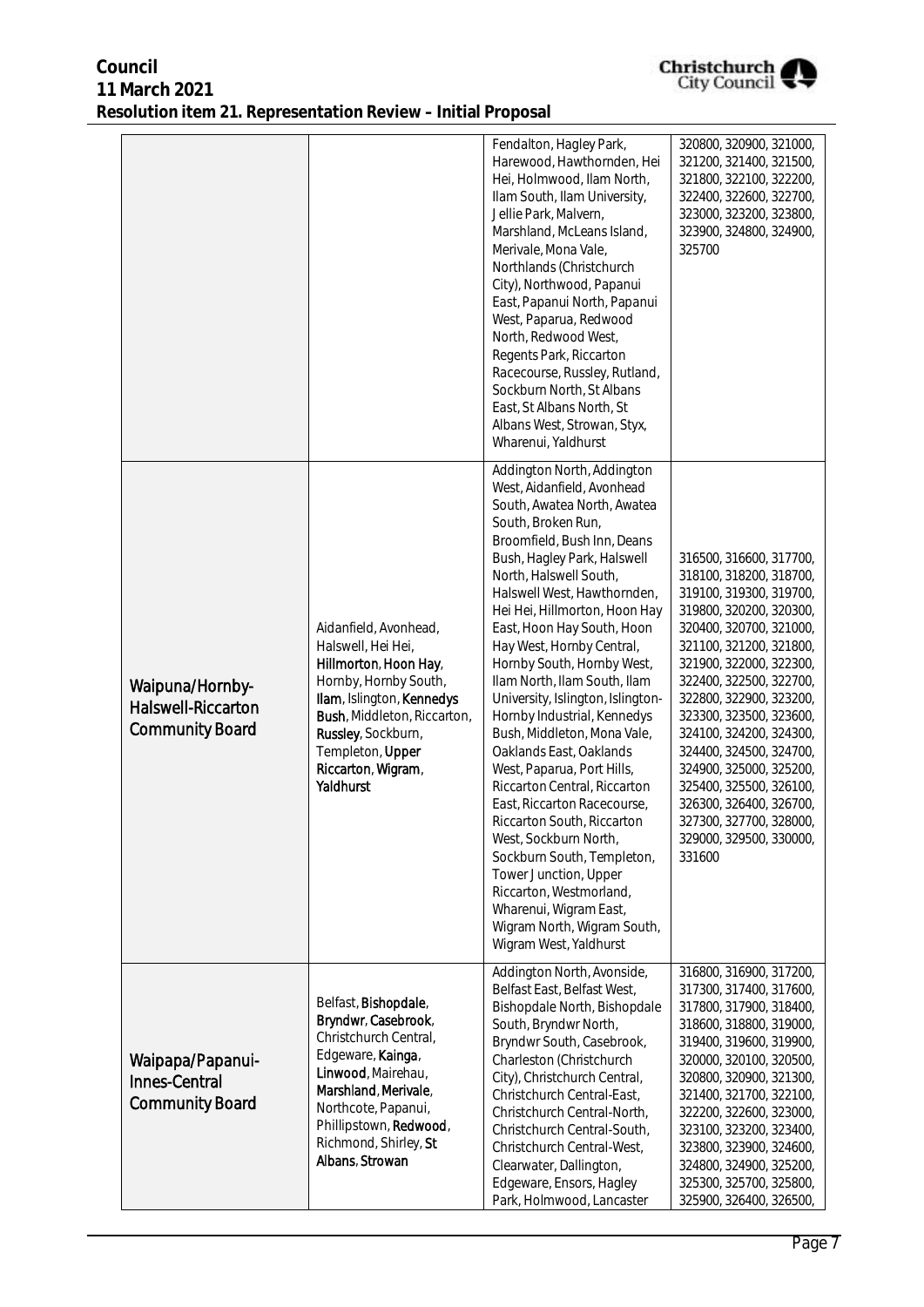|                                                                   |                                                                                                                                                                                                                                                                                                                                                                                                                  | Park, Linwood North,<br>Linwood West, Mairehau<br>North, Mairehau South,<br>Malvern, Marshland, Merivale,<br>Mona Vale, Northcote<br>(Christchurch City),<br>Northlands (Christchurch<br>City), Northwood, Papanui<br>East, Papanui North, Papanui<br>West, Phillipstown, Prestons,<br>Redwood East, Redwood<br>North, Redwood West,<br>Regents Park, Riccarton East,<br>Richmond North<br>(Christchurch City), Richmond<br>South (Christchurch City),<br>Rutland, Shirley East, Shirley<br>West, St Albans East, St<br>Albans North, St Albans West,<br>Strowan, Styx, Sydenham<br>Central, Woolston North<br>Addington East, Addington                                                                                                                                                                                                            | 326600, 326800, 327000,<br>327100, 327800, 327900,<br>328100, 328500, 328800,<br>328900, 329600, 330100,<br>330500                                                                                                                                                                                                                                                                                                                                     |
|-------------------------------------------------------------------|------------------------------------------------------------------------------------------------------------------------------------------------------------------------------------------------------------------------------------------------------------------------------------------------------------------------------------------------------------------------------------------------------------------|-----------------------------------------------------------------------------------------------------------------------------------------------------------------------------------------------------------------------------------------------------------------------------------------------------------------------------------------------------------------------------------------------------------------------------------------------------------------------------------------------------------------------------------------------------------------------------------------------------------------------------------------------------------------------------------------------------------------------------------------------------------------------------------------------------------------------------------------------------|--------------------------------------------------------------------------------------------------------------------------------------------------------------------------------------------------------------------------------------------------------------------------------------------------------------------------------------------------------------------------------------------------------------------------------------------------------|
| Waihoro/Spreydon-<br>Cashmere-Heathcote<br><b>Community Board</b> | Addington, Beckenham,<br>Bromley, Cashmere, Clifton,<br>Cracroft, Ferrymead,<br>Heathcote Valley,<br>Hillmorton, Hillsborough,<br>Hoon Hay, Huntsbury,<br>Kennedys Bush,<br>Lansdowne, McCormacks<br>Bay, Moncks Bay, Mt<br>Pleasant, Opawa, Redcliff,<br>Richmond Hill, St Martins,<br>Scarborough, Somerfield,<br>Spreydon, Sydenham,<br>Sumner, Taylors Mistake,<br>Waltham, Westmorland,<br>Wigram, Woolston | North, Addington West,<br>Beckenham, Bromley North,<br>Bromley South, Brookhaven-<br>Ferrymead, Cashmere East,<br>Cashmere West, Christchurch<br>Central-South, Clifton Hill,<br>Ensors, Hagley Park, Halswell<br>North, Heathcote Valley,<br>Hillmorton, Hillsborough<br>(Christchurch City), Hoon Hay<br>East, Hoon Hay South, Hoon<br>Hay West, Huntsbury, Inlet<br>Port Lyttelton, Inlets other<br>Christchurch City, Kennedys<br>Bush, Lancaster Park,<br>Middleton, Mount Pleasant,<br>Opawa, Port Hills, Redcliffs,<br>Sockburn South, Somerfield<br>East, Somerfield West,<br>Spreydon North, Spreydon<br>South, Spreydon West, St<br>Martins, Sumner, Sydenham<br>Central, Sydenham North,<br>Sydenham South, Sydenham<br>West, Teddington, Tower<br>Junction, Waltham,<br>Westmorland, Woolston East,<br>Woolston South, Woolston<br>West | 322300, 323500, 324900,<br>325000, 325500, 326100,<br>326400, 326700, 326900,<br>327100, 327300, 327400,<br>327600, 327700, 328100,<br>328200, 328700, 328800,<br>329000, 329100, 329200,<br>329400, 329500, 329700,<br>329900, 330000, 330300,<br>330400, 330500, 330600,<br>330700, 330800, 330900,<br>331000, 331100, 331200,<br>331300, 331400, 331500,<br>331600, 331800, 331900,<br>332000, 332100, 332300,<br>332400, 332600, 332700,<br>332800 |

- k. notes that the current Linwood Central Heathcote community is abolished, and the Linwood, Central, and Heathcote wards are united with other communities.
- l. that the boundaries of each community and of it subdivisions are altered and are those set out in the attached maps (**see initial proposal document as attached**).
- m. that the communities continue to be subdivided for electoral purposes as follows: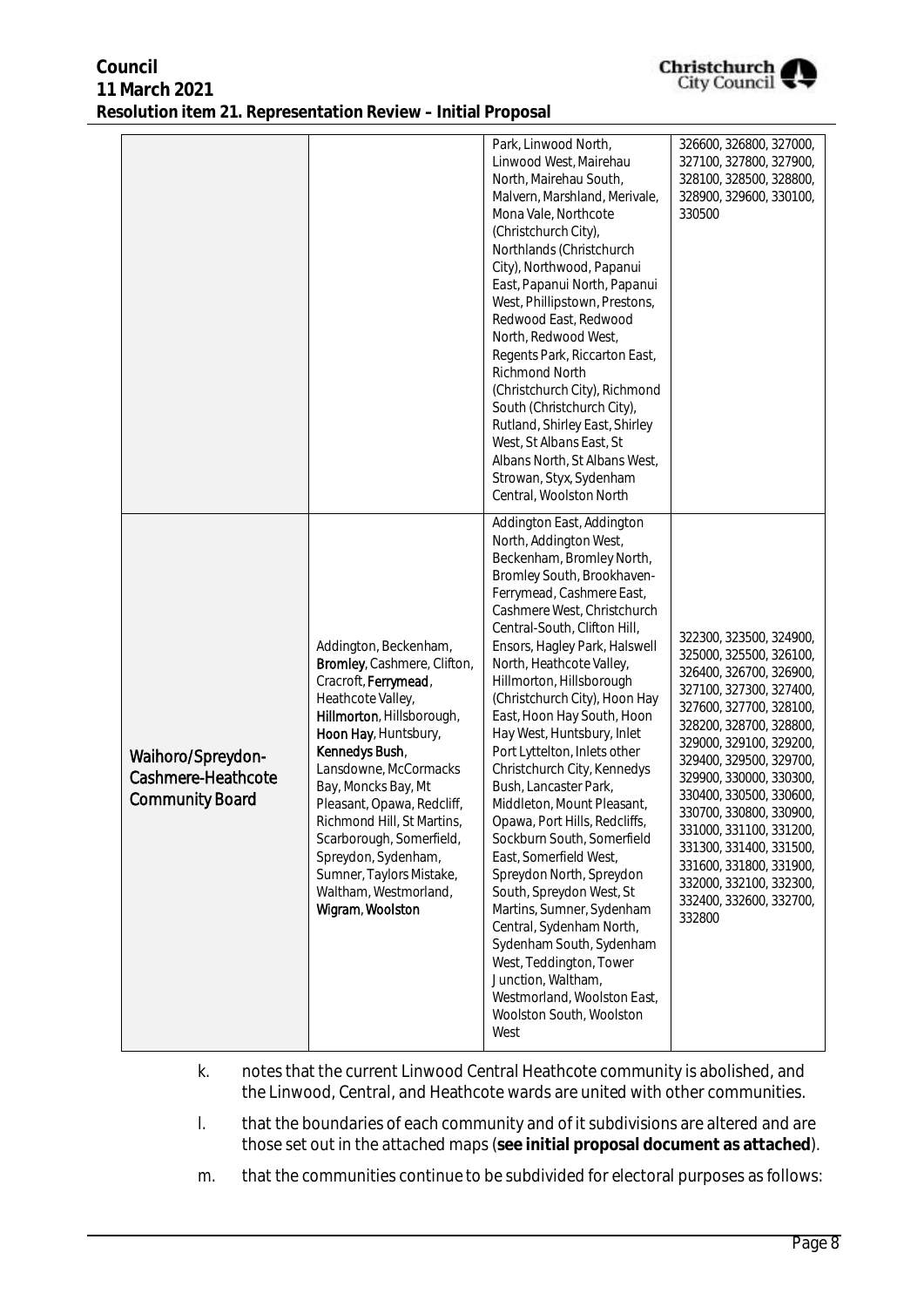

| <b>Community Board</b>           | Ward/Subdivision       |
|----------------------------------|------------------------|
|                                  | Akaroa subdivision     |
| Te Pātaka o Rākaihāutu/Banks     | Lyttelton subdivision  |
| <b>Peninsula Community Board</b> | Mt Herbert subdivision |
|                                  | Wairewa subdivision    |
| Waitai/Coastal-Burwood-          | Burwood ward           |
| <b>Linwood Community Board</b>   | Coastal ward           |
|                                  | Linwood ward           |
| Waimāero/Fendalton-Waimairi-     | Fendalton ward         |
| <b>Harewood Community Board</b>  | Harewood ward          |
|                                  | Waimairi ward          |
| Waipuna/Hornby-Halswell-         | Halswell ward          |
| <b>Riccarton Community Board</b> | Hornby ward            |
|                                  | <b>Riccarton ward</b>  |
| Waipapa/Papanui-Innes-Central    | Central ward           |
| <b>Community Board</b>           | Innes ward             |
|                                  | Papanui ward           |
| Waihoro/Spreydon-Cashmere-       | Cashmere ward          |
| <b>Heathcote Community Board</b> | Heathcote ward         |
|                                  | Spreydon ward          |

- n. that with respect to the five Community Boards being Waitai/Coastal-Burwood-Linwood Community Board, Waimāero/Fendalton-Waimairi-Harewood Community Board, Waipuna/Hornby-Halswell-Riccarton Community Board, Waipapa/Papanui-Innes-Central Community Board and Waihoro/Spreydon-Cashmere-Heathcote –
	- (i) comprise nine members each, being both elected and appointed members as set out in the table below:
	- (ii) that the population each elected member will represent is as set out in the table below:

| Community Board                          | Ward/<br>Subdivision | Ward/<br>Subdivision<br>Population | Elected<br><b>Members</b> | Community<br><b>Board</b><br>Population | Pop Per<br>Elected<br>Member | Appointed<br>members<br>(Councillors) |
|------------------------------------------|----------------------|------------------------------------|---------------------------|-----------------------------------------|------------------------------|---------------------------------------|
| Waitai/Coastal-Burwood-                  | <b>Burwood</b>       | 25,380                             | $\mathcal{P}$             |                                         |                              |                                       |
| <b>Linwood Community</b><br><b>Board</b> | Coastal              | 26.490                             | $\mathfrak{D}$            | 77.040                                  | 12,840                       |                                       |
|                                          | Linwood              | 25,170                             | $\mathfrak{D}$            |                                         |                              |                                       |
|                                          | Fendalton            | 26,410                             | $\mathcal{P}$             | 79.490                                  | 13,248                       |                                       |
|                                          | Harewood             | 26,570                             | 2                         |                                         |                              |                                       |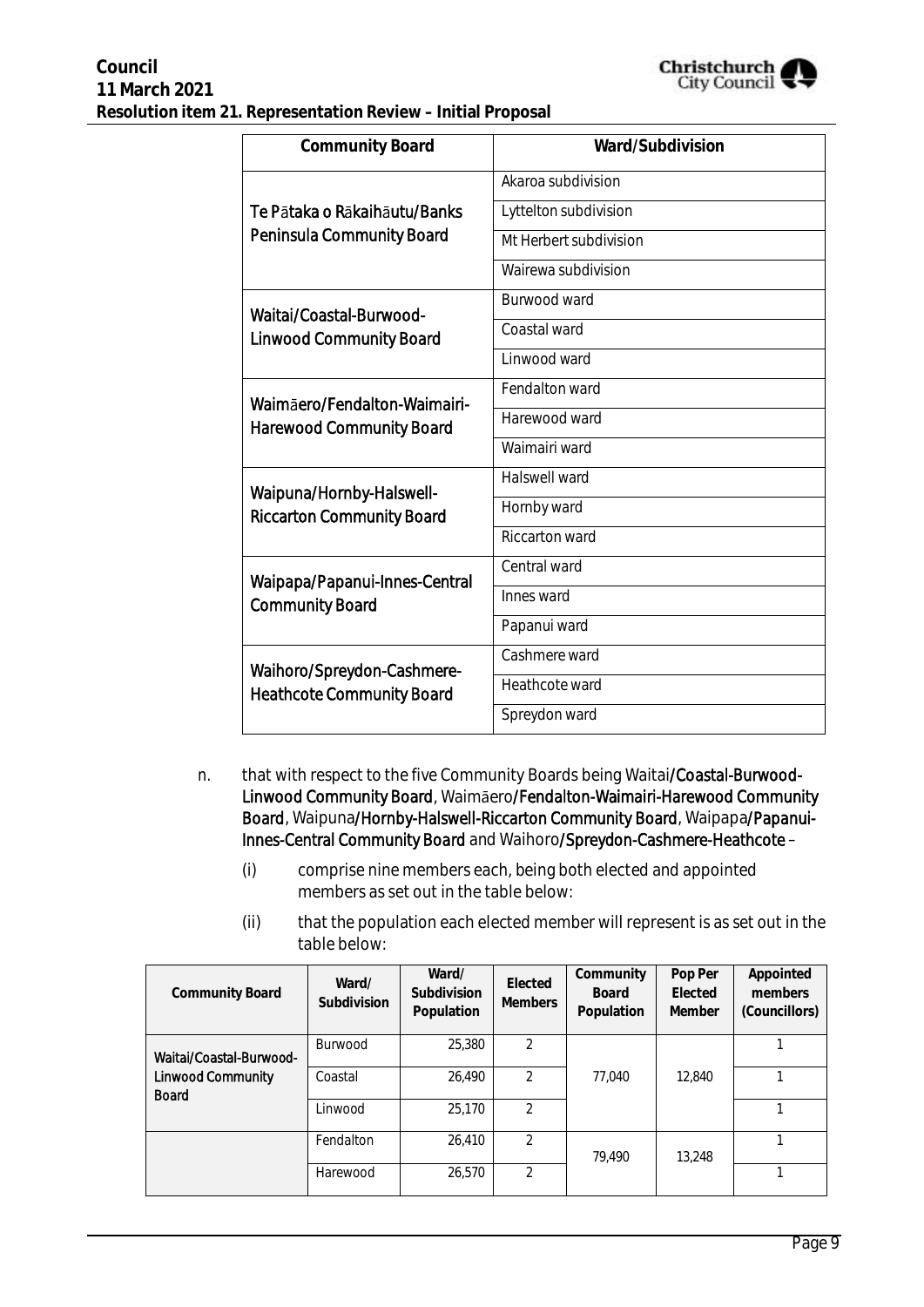

| Waimäero/Fendalton-<br>Waimairi-Harewood<br><b>Community Board</b>     | Waimairi  | 26,510 | $\overline{2}$ |        |        |   |
|------------------------------------------------------------------------|-----------|--------|----------------|--------|--------|---|
| Waipuna/Hornby-<br><b>Halswell-Riccarton</b><br><b>Community Board</b> | Halswell  | 22,970 | $\overline{2}$ |        |        | 1 |
|                                                                        | Hornby    | 25,710 | $\overline{2}$ | 75,710 | 12,618 |   |
|                                                                        | Riccarton | 27,030 | $\overline{2}$ |        |        | 1 |
| Waipapa/Papanui-Innes-<br><b>Central Community</b><br><b>Board</b>     | Central   | 23,260 | $\overline{2}$ |        |        | 1 |
|                                                                        | Innes     | 25,990 | 2              | 75,520 | 12,587 | 1 |
|                                                                        | Papanui   | 26,270 | $\overline{2}$ |        |        | 1 |
| Waihoro/Spreydon-<br>Cashmere-Heathcote<br><b>Community Board</b>      | Cashmere  | 26,700 | $\overline{2}$ |        |        | 1 |
|                                                                        | Heathcote | 25,470 | $\overline{2}$ | 77,250 | 12,875 |   |
|                                                                        | Spreydon  | 25,080 | $\mathfrak{D}$ |        |        | 1 |

#### o. that the Te Pātaka o Rākaihāutu/Banks Peninsula Community Board

- i. comprises eight members being both elected and appointed members as set out in the table below; and
- ii. that the population each elected member will represent is as set out in the table below:

| <b>Community Board</b>                                                 | Subdivision | Subdivision<br>Population | Elected<br><b>Members</b> | Community<br><b>Board</b><br>Population | Pop Per<br>Elected<br>Member | Appointed<br>members<br>(Councillors) |
|------------------------------------------------------------------------|-------------|---------------------------|---------------------------|-----------------------------------------|------------------------------|---------------------------------------|
| Te Pātaka o<br>Rākaihāutu/Banks<br>Peninsula<br><b>Community Board</b> | Akaroa      | 1950                      | 2                         | 9400                                    | 1.343                        |                                       |
|                                                                        | Lyttelton   | 3080                      | 2                         |                                         |                              |                                       |
|                                                                        | Mt Herbert  | 3130                      | 2                         |                                         |                              |                                       |
|                                                                        | Wairewa     | 1240                      |                           |                                         |                              |                                       |

- 2. That in accordance with section 19K of the Local Electoral Act 2001, the reasons for the proposed changes are:
	- a. Retention of the single ward representation for councillors allows for connection between councillors and the communities they represent.
	- b. Adjustments to ward boundaries provide population equality per member, complying with the +/- 10% rule, with the exception of the Banks Peninsula Ward.
	- c. Retention of the Banks Peninsula ward and the Te Pātaka o Rākaihāutu/Banks Peninsula Community Board reflects the isolated nature of the ward, the distinct communities of interest and groups together communities with common interest and issues.
	- d. Reduction in the number of community boards to six best provides for fair and equitable representation city-wide based on geographical and community perspectives.